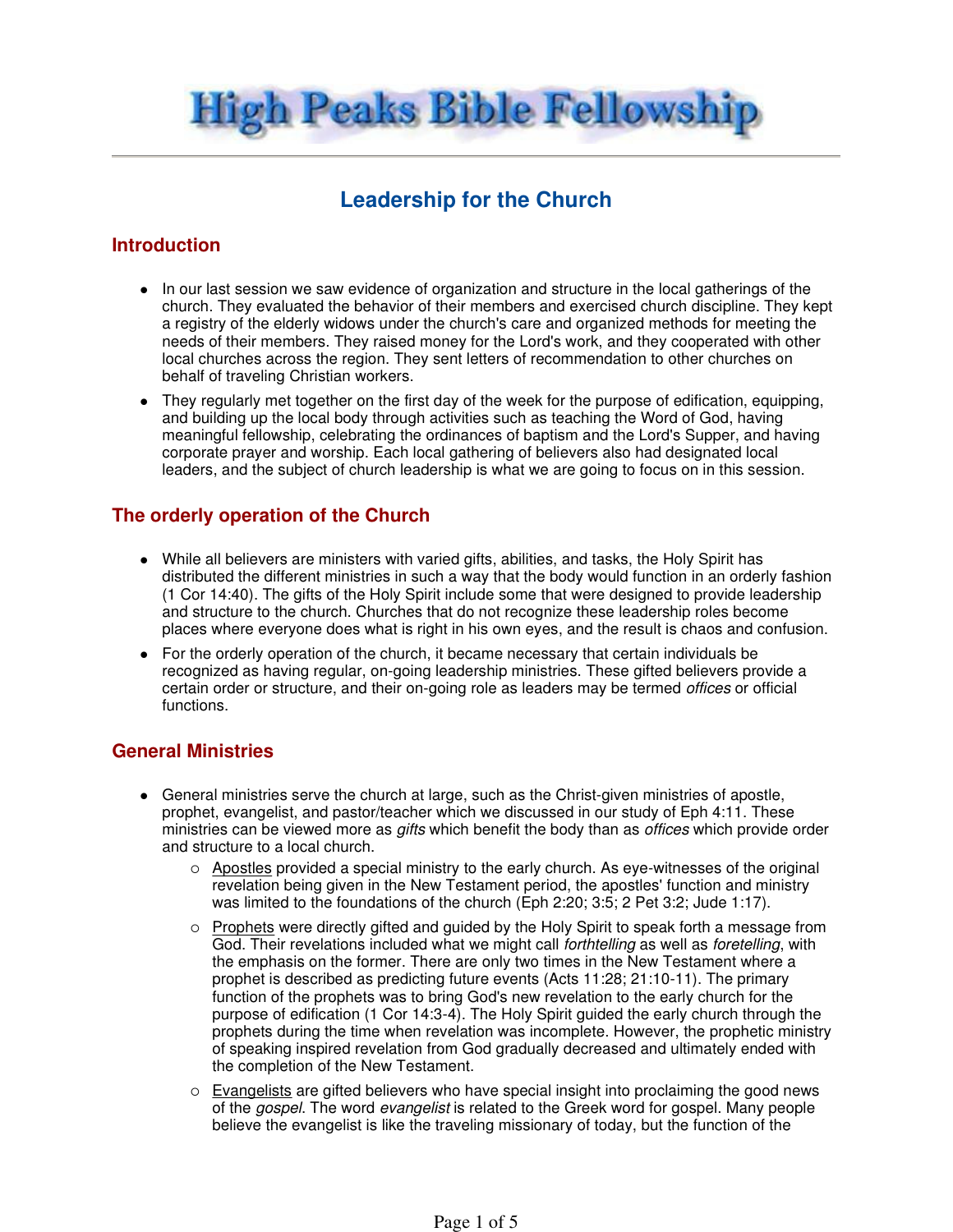evangelist is to exercise that spiritual gift for the benefit of the church. This means that the primary ministry of the evangelist is to train and equip other believers to share their faith with their unsaved friends and neighbors.

 $\circ$  Pastor-Teachers are gifted believers who build up other believers by means of their Godgiven insight into the truths of the faith. Their function became increasingly important as the foundational apostles and prophets passed from the scene. Perhaps it is because of their historical sequence, as well as their relative importance in the early church, that the ministries of evangelist and pastor-teacher come after those of apostle and prophet.

# **Specific Local Church Offices**

- The New Testament describes only two local church offices. The first is that of Elder, which is also referred to using other terms such as bishop, overseer, shepherd, and pastor. This office is primarily tasked with watching over the church.
- The second office mentioned in the New Testament is that of Deacon, which is primarily concerned with providing services to meet the needs of the church.
- The New Testament records that each individual local church had its own elders and deacons (Acts 20:17; Phil 1:1), and their sphere of authority and activity did not extend beyond the local assembly of which they were members. In this session we will focus on the office of elder, because that was the primary leadership role within the local body of believers.

#### **Terms for the Office**

- It is important to understand that the terms elder or presbyter, bishop or overseer, and pastor or shepherd all refer to the same office in a local church (Acts 20:17 with 20:28; Titus 1:5 with 1:7; 1 Tim 3:2 with 5:17; 1 Pet 5:1-2). The term elder, which literally meant "a senior or elderly man," described the dignity and wisdom which were associated with mature spiritual leadership. The word bishop refers to one of the functions of an elder, and it literally means "an overseer" or "one who watches over something." It speaks of the responsibility of a leader to watch over and protect the members of the church. The term pastor literally means to act as a shepherd by feeding and caring for the needs of the flock of God. It also refers to one of the functions of an elder, to feed and care for the church.
- From these three terms we can conclude that a local church elder is to watch over the souls of the members of the local assembly as one who will someday give an account to God (Heb 13:17). The pastoral duties of the elder require that he comfort and encourage those who are weak, and correct those who are going astray. The shepherd must discipline the sheep who are straying, but with an attitude of tenderness, seeking their restoration and not their harm.

#### **Gift vs. Office**

• Sometimes it may seem confusing that God gave the gift of *pastor-teacher* (Eph 4:11) but also ordained the separate office of pastor or elder. It may be helpful to make a distinction between the spiritual gifts and the official roles within the local church. Since teaching is mentioned separately in another listing of spiritual gifts (1 Cor 12:28), it seems clear that there were gifted teachers who did not hold the office of pastor. And, on the other hand, in the list of qualifications for the office of elder we see that he must be *able* to teach (1 Tim 3:2), even if he does not have the spiritual gift of teaching.

#### **Qualifications for the Office**

 The qualifications for holding the office of elder are given in several places in the New Testament, but the primary listings are in 1 Tim 3:1-16 and Titus 1:5-7. The fact that these two detailed lists of qualifications are given shows that God is very concerned with the leadership of the local church, and He desires that we exercise great care in the appointment of elders. An elder must meet qualifications in several categories, including personal character qualities, interpersonal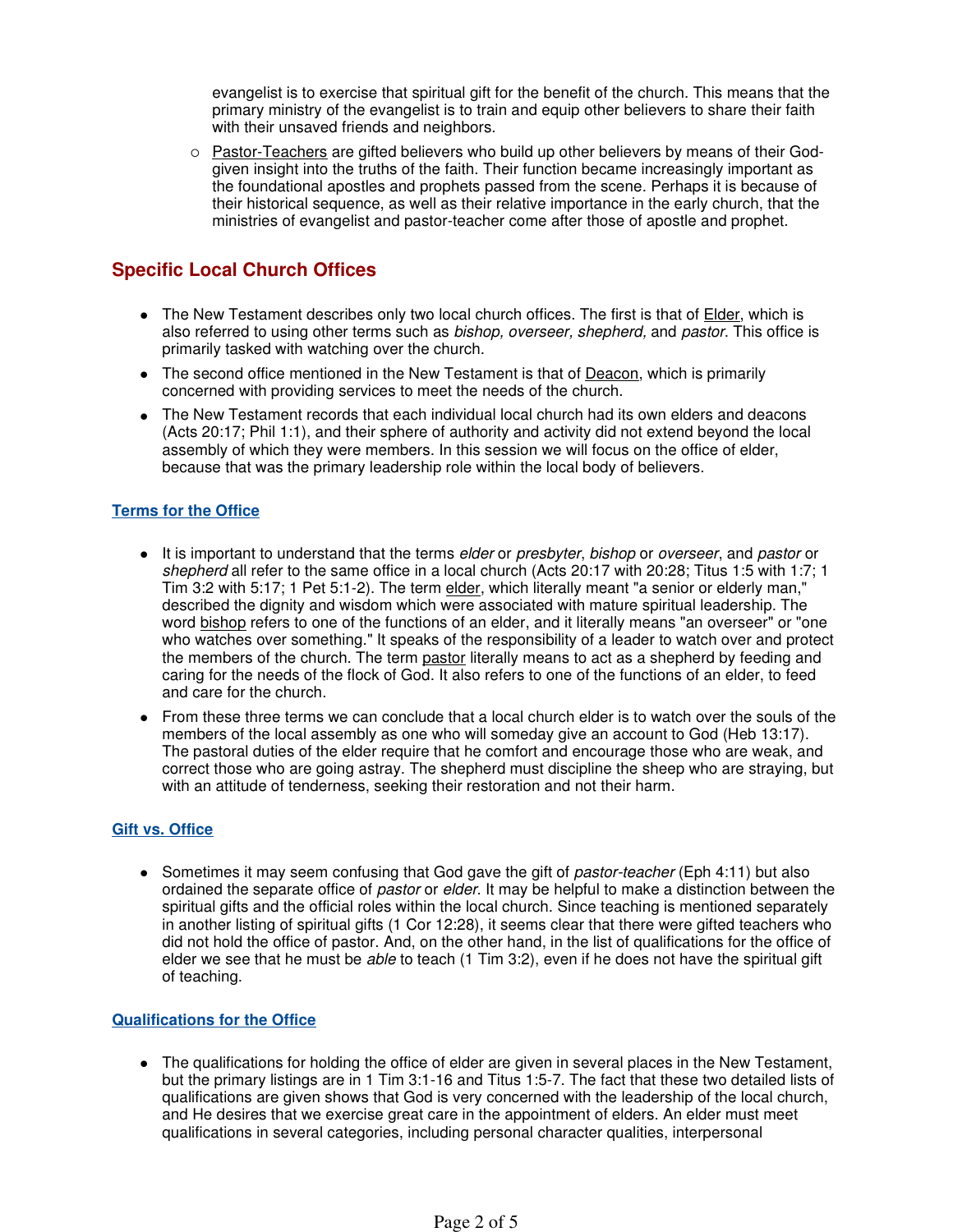relationship skills, family leadership qualities, and maturity in the faith, in the Word, and in spiritual wisdom.

#### **The Number of Elders**

 $\bullet$  The New Testament points to a *plurality* of elders in each local church  $\cdot$ - there was not just a single elder, but several elders who functioned as a counsel of equals (Acts 14:23; 20:17; Phil 1:1; 1 Tim 5:17; Jam 5:14). This provided some needed checks and balances in the decision making and operation of the local churches. The term of office is not stated in the Scriptures, so it would appear that as long as the elder continued to meet the qualifications for the office, the length of his term was up to the discretion of each local assembly.

#### **The Authority of the Office**

- The authority which these leaders exercise does not reside in the *position* or in the *person*, but in God who gave this function to benefit the church. In recognizing such a ministry, the church is recognizing the ministry of leadership provided by the Head for the building up of the whole body (Eph 4:15; Col 1:18).
- Two dangerous attitudes are always present in the issue of church leadership. On the one hand, those appointed to leadership may abuse their position and lord it over the flock rather than serving as under-shepherds of Christ. On the other hand, the people may refuse to recognize those appointed to serve among them as leaders.

# **A Detailed Study of 1 Peter 5:1-4**

#### **Exhorting the leadership of the church**

- $\bullet$  "I exhort" = This is the Greek word *parakaleo*, which means "to call along side" or "to call to one's side" for the purpose of speaking to, admonishing, instructing, or encouraging. Peter singled out the elders for a special message concerning their leadership in the church.
- "The elders among you" = Notice that Peter did not say, "the elders over you." This is a reminder to the elders that they are merely sheep too! They are among the flock, even though they have been given some delegated duties for the benefit of others within the flock.

#### **The authority for this message**

- 1. "As your fellow-elder" = As a fellow-elder Peter was identifying closely with them and speaking from personal experience in that office. Notice that he did not say, "You must listen to me because I am the supreme pontiff!" Peter nowhere calls himself the first pope -- he begins by describing himself as a fellow-elder just like them.
- 2. "As a witness of the sufferings of Christ" = Here Peter referred to his role as an apostle who was an eyewitness of Christ's suffering on the cross. Peter was gently invoking his apostolic authority in his exhortation to the elders.
- 3. "As a partaker also of the glory that is to be revealed" = The elders should keep in mind that their time is short in this world, and soon they will be entering into a glorious future that God has prepared for us (see 1 Pet 5:4). So the present work of the elders should be motivated by the expectation of that glorious future, including the evaluation of their ministry at the "Reward Seat" of Christ (1 Cor 3:12-15; 2 Cor 5:10).

#### **The Command**

 "Shepherd the flock" = This verb in the imperative means to tend the flock as a shepherd; to do the work of a shepherd. This includes all aspects of the care and feeding of the members: providing nourishment, leading to safe pasture, keeping the sheep healthy and well-groomed, and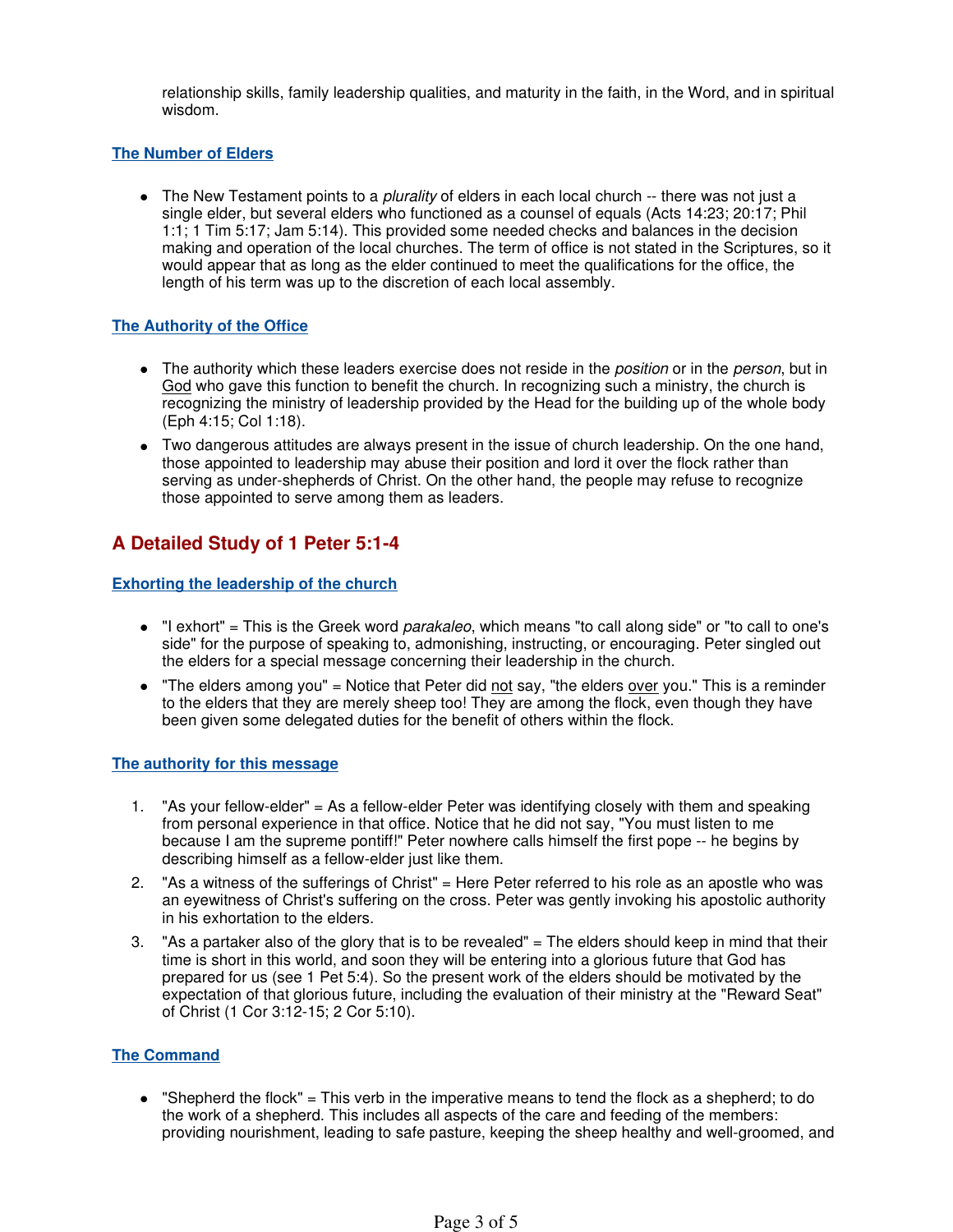guarding or protecting them from danger at all times. Jesus used this very word to Peter (John 21:16), and Peter probably had this incident firmly in mind as he passed on this exhortation to the leaders of local churches. The analogy of the shepherd and the sheep in John 10 clearly shows the loving and self-sacrificing attitude that should characterize a good shepherd.

- $\bullet$  "Of God among you" = What makes this flock special is that it is God's flock. He owns the sheep, which He purchased with His own blood (Acts 20:28). Again, Peter used the phrase "among you" to remind the elders that they are also part of the flock.
- "Exercising oversight" = Here Peter used the Greek participle *episkopountes* which corresponds to the noun episkopos, translated as "overseer" or "bishop." The terms overseer and shepherd are closely associated because one of the main tasks of a shepherd is literally to "watch over" the flock. Here in this passage so far we have seen all three of the terms (elder, pastor, overseer) used as synonyms for the primary office of church leadership.

| <b>NOT</b> (negatively)                                                                                                                                                                                                                                                                                                                                                                                                                                                                                                                                                                       | <b>BUT</b> (positively)                                                                                                                                                                                                                                                                                                                                                        |
|-----------------------------------------------------------------------------------------------------------------------------------------------------------------------------------------------------------------------------------------------------------------------------------------------------------------------------------------------------------------------------------------------------------------------------------------------------------------------------------------------------------------------------------------------------------------------------------------------|--------------------------------------------------------------------------------------------------------------------------------------------------------------------------------------------------------------------------------------------------------------------------------------------------------------------------------------------------------------------------------|
| The Motive of External Pressure<br>"Not under compulsion" = Not as if you<br>have been forced to carry a heavy<br>burden that you would rather not carry.<br>This phrase might be understood in an<br>active sense of pastors compelling or<br>forcing their flock, driving them, or ruling<br>them with force and cruelty -- but it is<br>usually understood in a passive sense<br>of pastors being pressured by outside<br>forces to feed and tend the flock.                                                                                                                               | The Motive of Willing Submission to<br>God<br>"But voluntarily, according to the will of<br>$God" = The contrast to serving under$<br>compulsion is serving of one's own<br>choice, as he is led by God. The Holy<br>Spirit will provide the burden or call to<br>service, as well as the ability, and the<br>elder is to willingly respond to God's call<br>(see 1 Tim 3:1)   |
| The Motive of Greed<br>"Not for sordid gain" = Elders were<br>often paid for their services, just as<br>Jesus commanded (Matt 10:10) and as<br>the New Testament instructed (1 Cor<br>9:3-14; 1 Tim 5:17-18). In addition to<br>these instructions to support elders,<br>however, there are also warnings that<br>some elders may try to turn their office<br>into a business (1 Tim 6:3-5; Titus 1:10-<br>11). This was a common practice<br>among the traveling Greek philosophers<br>of that day, and Peter instructs the<br>elders of the local church to avoid this<br>kind of attitude. | The Motive of Eagerness<br>"But with eagerness" = The contrast to<br>a mercenary spirit or the attitude of a<br>hireling is that the elder should be<br>eager to serve without thought of<br>financial gain (2 Cor 11:7-21). Such<br>enthusiasm is the opposite of the<br>calculating spirit that is concerned<br>mainly with how to make money.                               |
| The Motive of Power<br>"Not as lording it over" = the term for<br>"lording it over" means to bring under<br>one's power, to subdue, to hold in<br>subjection, to be the master as a strong<br>person would over one viewed as being<br>weaker. We might call this being a<br>dictator, or acting in an authoritarian<br>way. The New Testament describes<br>such church leaders (for example, 3<br>John 1:9-10), but this type of autocratic<br>leadership is condemned in the<br>Scriptures.                                                                                                 | The Motive of Modeling<br>"But proving to be examples to the<br>$flock" = the contrast to locating it over$<br>the flock is to become an example of<br>how a good member of the flock should<br>behave. Leadership by example is the<br>universal teaching of the entire New<br>Testament (Mark 10:42-45; Phil 3:17; 1<br>Thess 1:6-7; 2 Thess 3:9; 1 Tim 4:12;<br>Titus 2:7). |

#### **Essential attitudes for these actions**